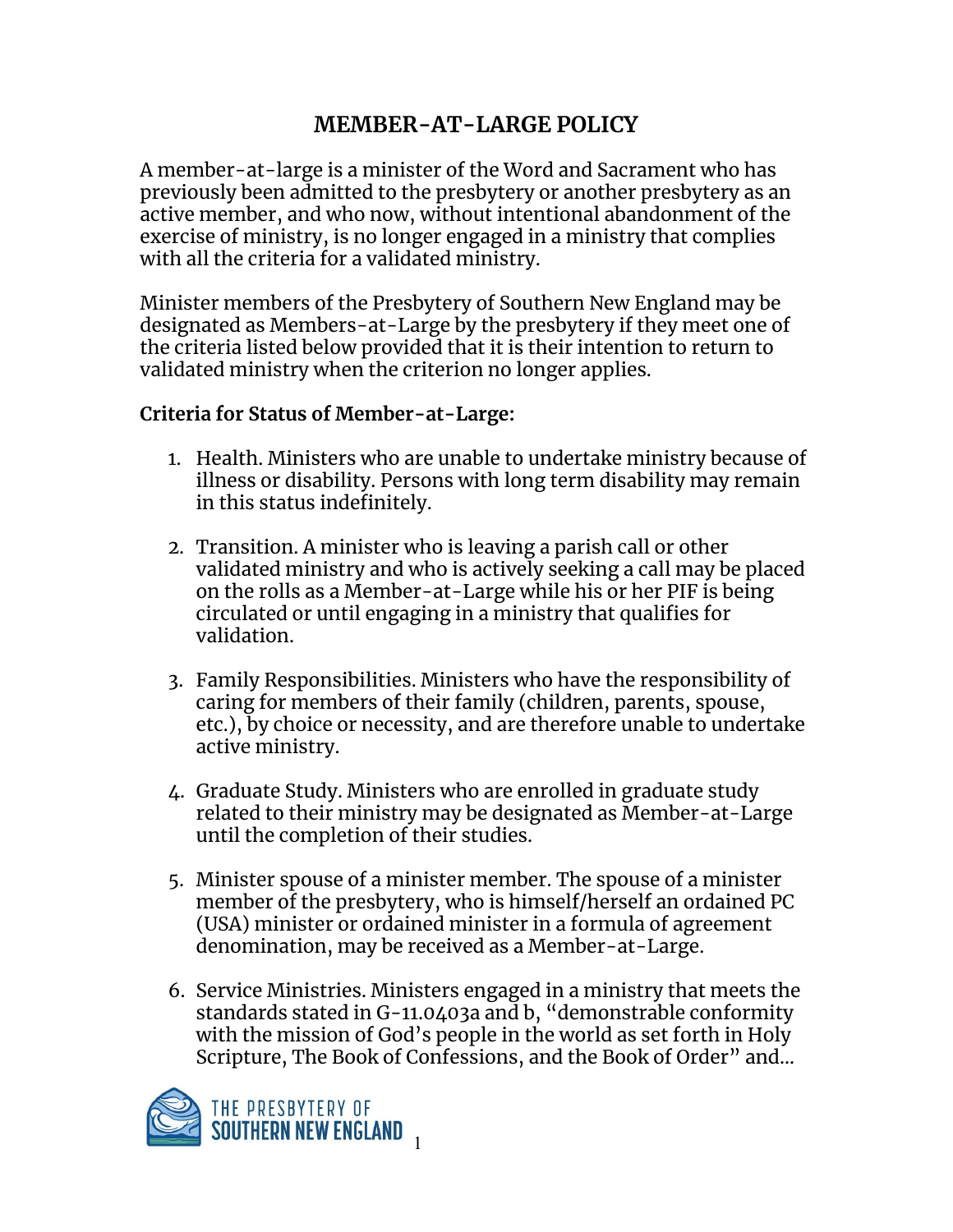"is one that serves others, aids others, and enables the ministries of others," but does not meet one or more of the other standards for validated ministry may be granted Member-at-Large status at the discretion of the Presbytery upon recommendation of the Committee on Ministry.

A member-at-large is entitled to take part in the meetings of presbytery and to speak, vote and hold office

A minister granted member-at-large status is expected to be involved in a PC (U.S.A.) congregation or Formula of Agreement\* congregation, to attend presbytery meetings, and to demonstrate active involvement in the mission of the presbytery (such as, for example, serving on a Presbytery committee) with the intention of returning to active member status.

Ministers granted Member-at-Large status are required to submit an annual Specialized Ministers Report.

The Committee on Ministry will annually review the status of members-at-large using the guidelines of the Book of Order and the presbytery's current policy statement (s). The decision as to whether to recommend Member-at-Large status will be based on a review of the overall nature and purpose of the ministry.

\_\_\_\_\_\_\_\_\_\_\_\_\_\_\_\_\_\_\_\_\_\_

These criteria shall be maintained in a public space by posting on the internet site of the PSNE at PSNE.org.

Concerns or questions regarding this policy should be directed to the chair of the Committee on Ministry.

> Approved by Presbytery 5/1/2010